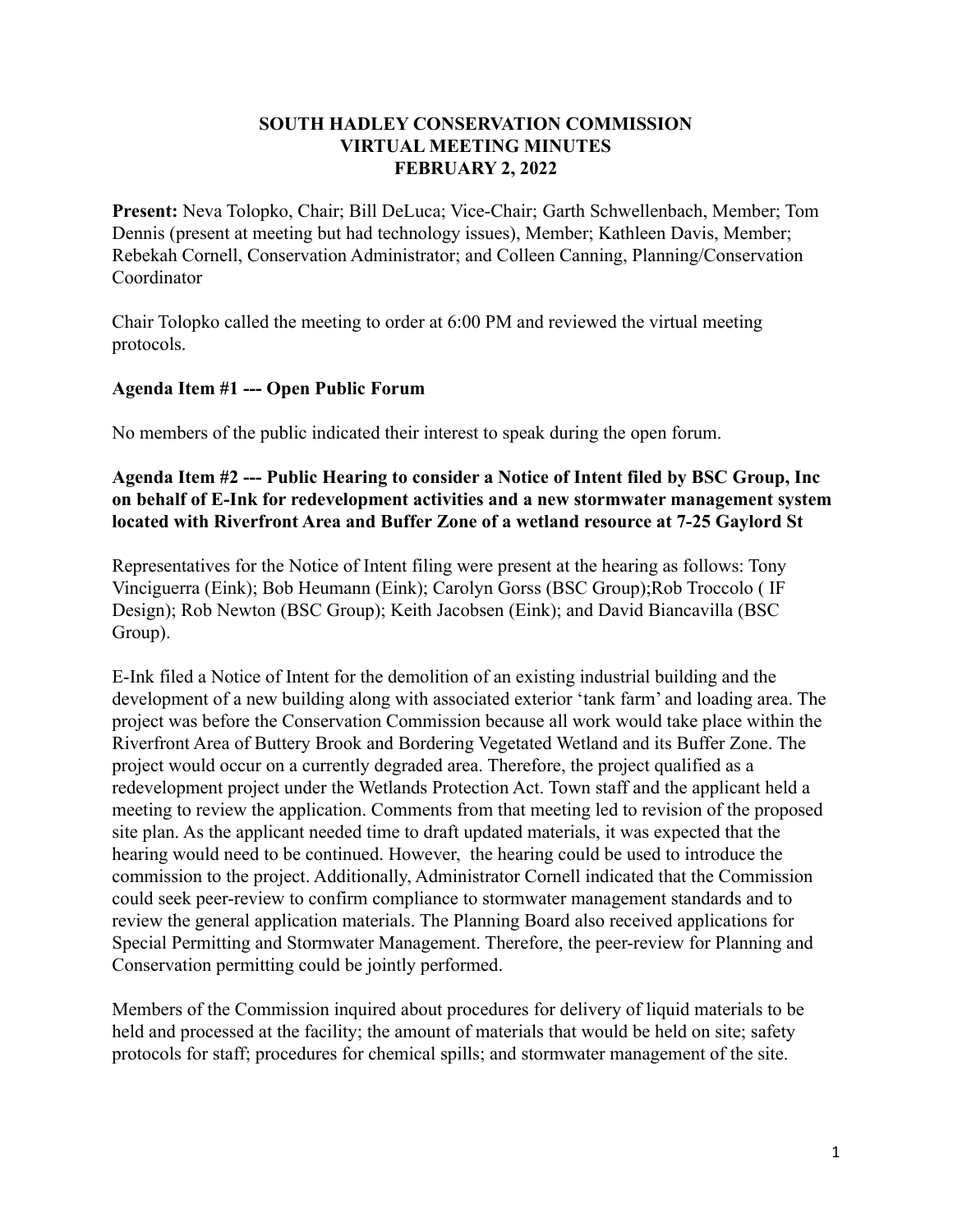Pat Murdza, Carew Street, asked for clarity on the specific location of the proposed work. The work would take place at the rear of the industrial building located at 7 Gaylord Street to the west of Buttery Brook.

Louise Croll, South Hadley resident, inquired about the capacity of the stormwater management systems. Redevelopment of the site would decrease impervious surface which would decrease runoff. Several catch basins would be located on site.

The Commission needed to vote to seek peer-review and to continue the hearing.

**Motion**: Vice-Chair DeLuca moved to seek peer-review for the proposed redevelopment project at 7 Gaylord Street filed by E-ink. Commissioner Davis seconded the motion. Four (4) out of five (5) Commissioners voted in favor of the motion through roll call. Commissioner Dennis was unable to vote due to technical issues.

**Motion:** Vice-Chair Deluca moved to continue the hearing to March 2, 2022 at 6:00 PM. Commissioner Schwellenbach seconded the motion. Four (4) out of five (5) commissioners voted in favor of the motion through roll call. Commissioner Dennis was unable to vote due to technical issues.

### **Agenda Item #3 --- Public Meeting to consider a Notice of Intent filed by NAI Plotkin for removal of 6 trees within resource area and pruning within buffer zone at The Villages of the Shadowbrook Estates**

Lynn Masson and Abby Jaffe, representatives of the Shadowbrook Estates Condominium Trust, were present at the meeting.

Shadowbrook Estates residential complex was seeking to remove a number of trees which posed a hazard due to their conditions and proximity to residential dwellings and roadways. The project was assessed by a tree removal contractor and a proposal for removal had been provided. Administrator Cornell, representatives of Shadowbrook Estates, and members of the Commission recently attended a site visit to review the project.

Jess Schoendorf, Hadley Street, submitted comments through the meeting's 'Q&A' asking what type of trees were proposed for removal and asked if the proposed mitigation was satisfactory. The application materials indicated that red maples were posed for removal. The applicant offered to plant witch hazel as mitigation which would offer good wildlife habitat value and would not grow as large as the existing red maples.

**Motion**: Commissioner Davis moved to issue a Negative Determination #3 for tree removal within the Resource Area and pruning within the Buffer Zone at The Village of the Shadowbrook Estates with special conditions to include the requirement to plant 12 witch hazel trees as mitigation. Commissioner Schwellenbach seconded the motion. Four (4) out of five (5) commissioners voted in favor of the motion through roll call. Commissioner Dennis was unable to vote due to technical issues.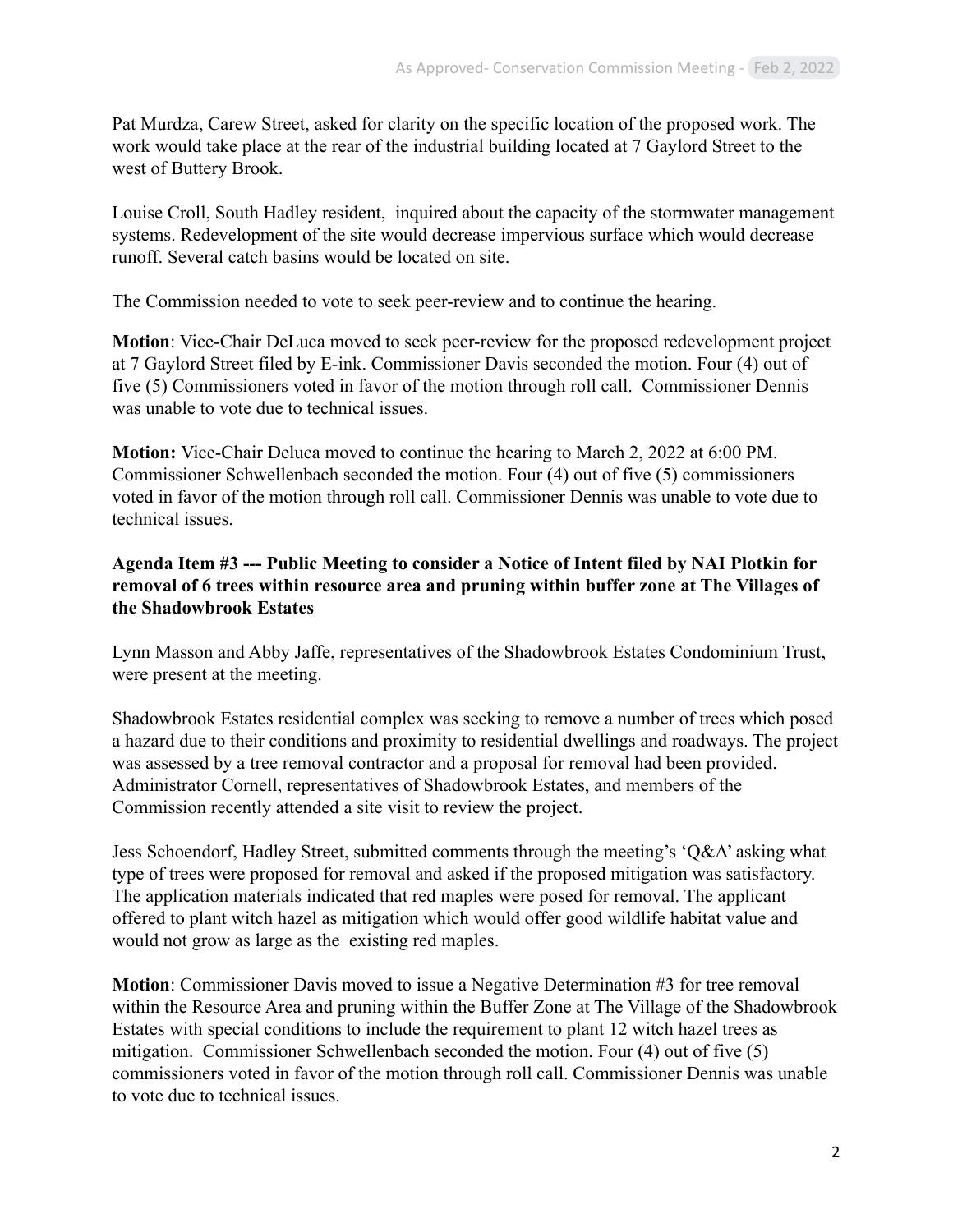## **Agenda Item #4 --- January 19, 2022 Meeting Minutes**

Minutes of the January 19, 2022 meeting were sent to the Commission for review. A spelling error was noted within the draft.

**Motion:** Commissioner Davis moved to approve the meeting minutes of January 19, 2022. Commissioner Schwellenbach seconded the motion. Four (4) out of five (5) commissioners voted in favor of the motion through roll call. Commissioner Dennis was unable to vote due to technical issues.

#### **Agenda Item #5 --- Administrator's Report**

Administrator Cornell retailed the following items:

- *Tree Mitigation Policy* The Commission reviewed the draft tree mitigation policy at a previous meeting. Edits were incorporated into a revised draft and would be reviewed at a future meeting.
- *Conservation Newsletter* The February 2022 Conservation Newsletter would be released within a few days. Submissions for the conservation photo contest were now being accepted.
- *Open Positions* The Commission had vacancies for two full member positions and one associate member position. The Selectboard would host interviews for appointments during the month of February.

#### **Agenda Item #6 --- Other New Business**

There was no new business to discuss.

#### **Adjournment**

Chair Tolopko adjourned at 7:37 PM.

#### Respectfully Submitted,

#### **As Approved**

Colleen Canning, Planning/Conservation Coordinator

| Document                                      | <b>Document Location</b>  |  |
|-----------------------------------------------|---------------------------|--|
| Q&A Report                                    | Attached                  |  |
| NOI - 7 Gaylord Street Redevelopment          | <b>Conservation Files</b> |  |
| <b>RDA</b> - Shadowbrook Estates Tree Removal | <b>Conservation Files</b> |  |